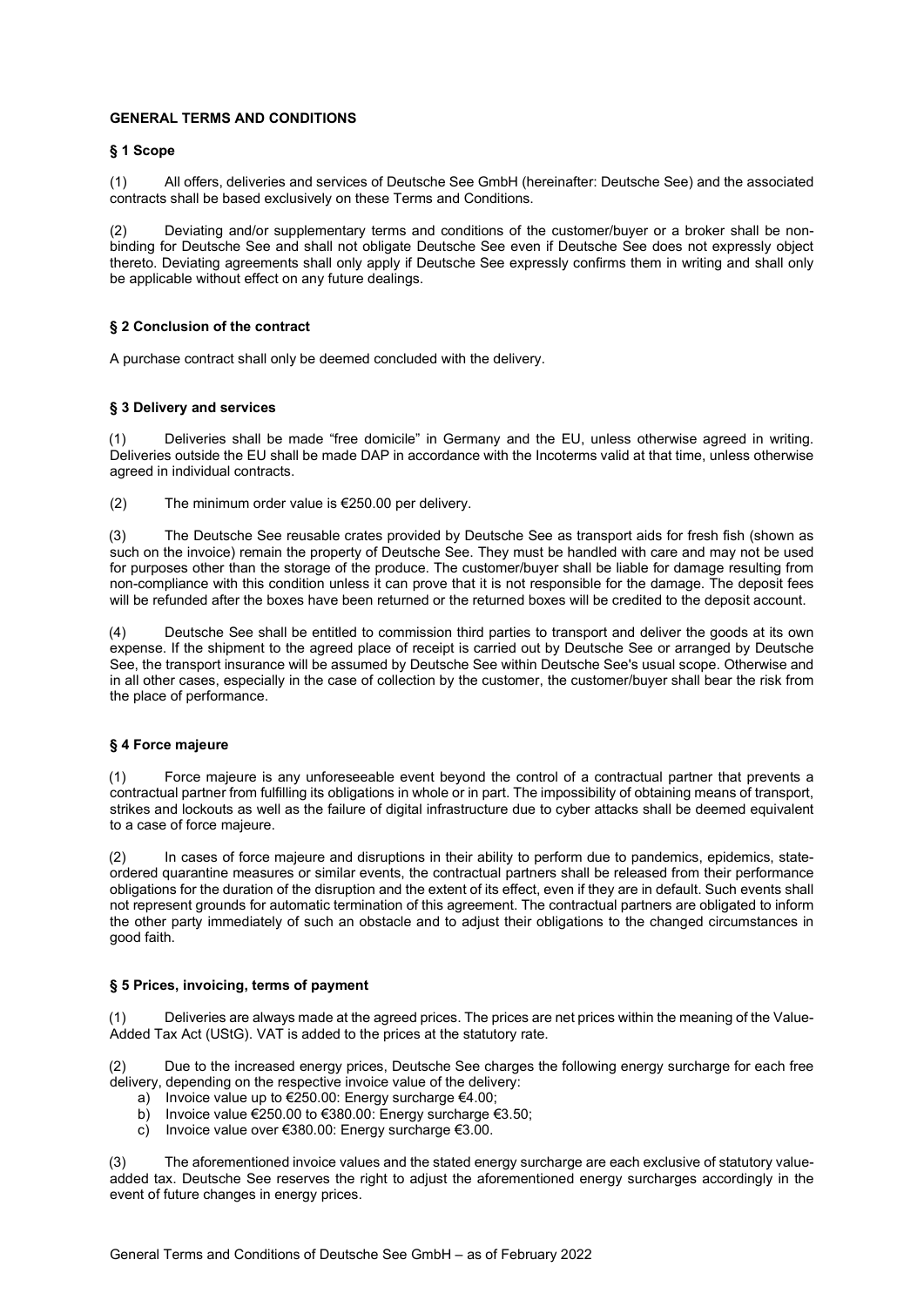(4) The customer/buyer must check the invoice within a reasonable period of time. Deutsche See will no longer consider complaints about invoicing after 3 months.

(5) Payment shall be due immediately upon receipt of the invoice without any deduction. Payment shall be settled by direct debit using the SEPA company direct debit procedure (SDD B2B). The customer/buyer shall issue a corresponding direct debit mandate separately. Any other method of payment requires the consent of Deutsche See.

(6) If the customer/buyer is in default of payment, Deutsche See shall be entitled to demand interest of 9 percentage points above the base rate of the European Central Bank applicable at the time the default occurred, but at least 10%. We reserve the right to assert further damage caused by default in payment.

# § 6 Retention of title

(1) All goods delivered by Deutsche See – including in the future – shall remain the property of Deutsche See until all claims from the business relationship with the customer/buyer have been paid in full. This shall also apply if the purchase price for certain deliveries of goods designated by the customer/buyer has been paid, since the retention of title secures all current open balance claims.

(2) The buyer shall be entitled to resell the reserved goods in the normal course of business; it hereby assigns to Deutsche See all claims accruing to it from the resale against its customer or against third parties in the amount of the invoice amount including sales tax, regardless of whether the goods subject to retention of title were resold with or without processing. Deutsche See accepts the assignment. The buyer remains authorized to collect the claim against its customers. Deutsche See shall be entitled to revoke this authorization if the buyer does not meet its payment obligations. In this case, the buyer is obliged to notify Deutsche See of the assigned claims and their debtors, to provide all information required for collection, to provide the documents required for enforcement and to notify its customers of the assignment. Disposal of these claims by the buyer shall only be permitted concurrently with payment of the proceeds to Deutsche See, namely until Deutsche See has completely settled the outstanding (balance) total claim.

The customer/buyer shall treat or process the goods subject to retention of title for Deutsche See without any obligations arising for Deutsche See as a result. If the reserved goods are processed, combined, blended or mixed with other goods that do not belong to Deutsche See, Deutsche See shall acquire co-ownership of the new item in the ratio of the invoice value of the reserved goods to the invoice value of the other goods. The customer/buyer shall store the new item for Deutsche See free of charge.

(4) If the customer/buyer behaves in breach of contract, Deutsche See shall be entitled to take back the reserved goods; the customer/buyer is obligated to surrender. Taking back the reserved goods in this way shall not constitute a withdrawal from the contract unless Deutsche See declares this in writing.

(5) The customer/buyer is obligated to insure the reserved goods adequately at its own expense against theft, breakage, fire and water damage.

The retention of title is conditional in such a way that ownership of the goods subject to retention of title passes to the customer/buyer without further ado upon full fulfillment of Deutsche See's outstanding total claim against the customer/buyer.

(7) At the request of the ordering party/buyer, Deutsche See shall, at its option, release securities to which it is entitled, insofar as their value exceeds Deutsche See's total claim to be secured by 20%.

(8) In the event of serious doubts as to the solvency of the customer/buyer or in the event of a delay in payment or in the event of an application for the opening of insolvency proceedings against the assets of the customer/buyer, Deutsche See shall be entitled to demand the return of the reserved goods at any time without setting a grace period – in the event of default in payment after setting a grace period – to the extent that appears necessary to cover all of Deutsche See's claims. For this purpose, Deutsche See shall be entitled to enter the customer's/buyer's premises where the goods are stored and to take possession of the goods. This right shall also extend to the premises of third parties if the goods are stored with third parties. The customer/buyer must ensure that access to these premises can be exercised unhindered. The customer/buyer shall bear the costs of the return.

(9) Once the customer/buyer stops making payments or if insolvency proceedings are filed against its assets, the customer/buyer shall no longer be authorized to sell the reserved goods and must immediately store and label the reserved goods separately. Furthermore, the customer/buyer must have the amounts received from claims assigned to Deutsche See credited to a separate account.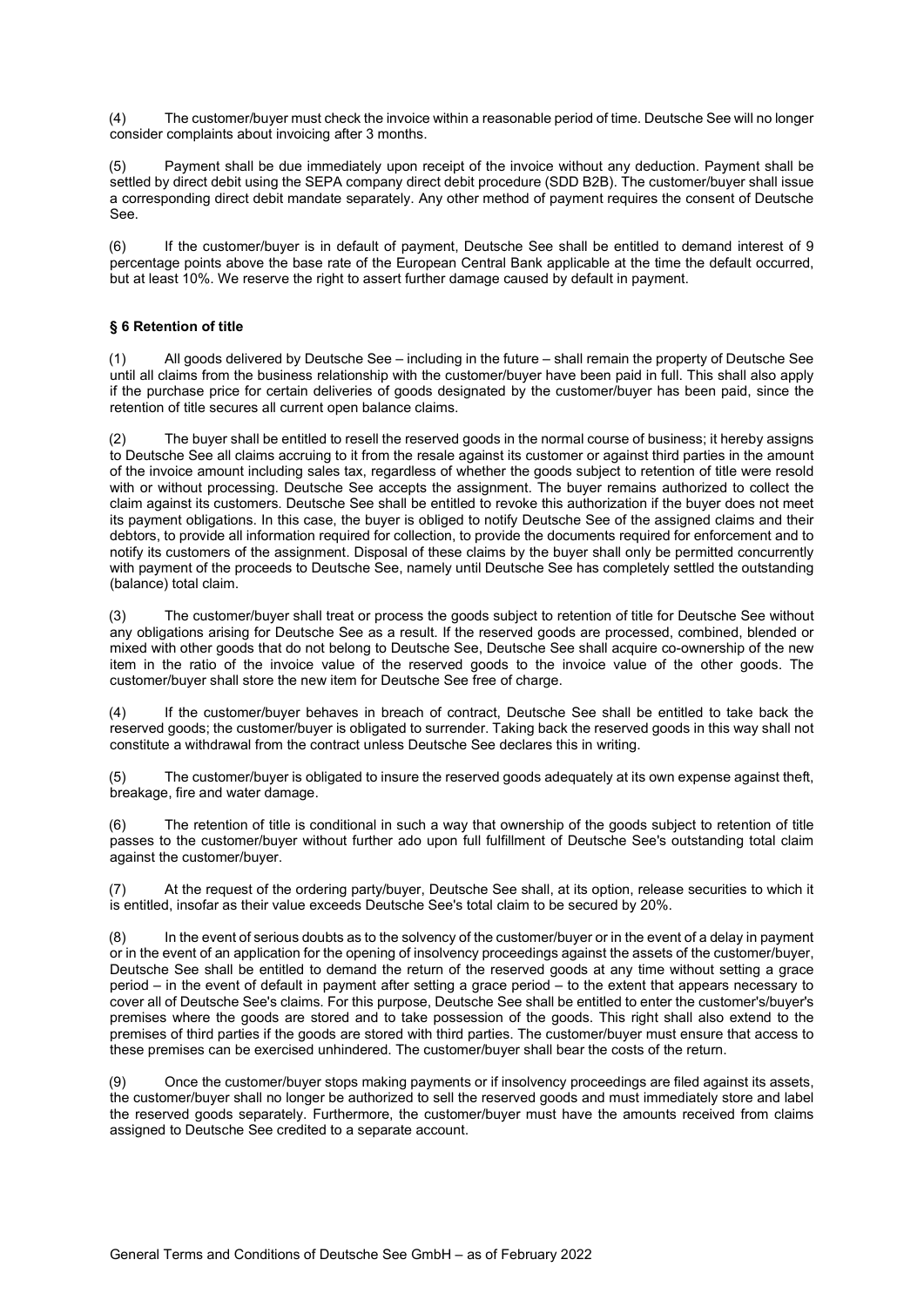## § 7 Guarantees and liability

(1) The assurance of properties or the assumption of guarantees shall only be binding to the extent that Deutsche See has specifically confirmed this to the customer/buyer in writing.

(2) Claims for damages by the customer/buyer from contractual or other liability are excluded – regardless of the legal basis – with the exception of claims under the Product Liability Act (ProdHaftG).

(3) The exclusion of liability shall not apply insofar as liability exists in cases of intent or gross negligence on the part of Deutsche See or its vicarious agents or the damage is due to the lack of a property specifically guaranteed in writing, the assurance of which should protect the customer/buyer from such damage.

Furthermore, the exclusion of liability shall not apply insofar as Deutsche See or its vicarious agents are liable in the event of a negligent breach of essential contractual obligations. Deutsche See's obligation to compensate shall always be limited to foreseeable damages.

## § 8 Incoming goods inspection and notification of defects

(1) The recipient must carefully inspect the goods for damage and shortages in good time before acceptance/acknowledgment, object to them immediately, state them in full on the delivery note etc. and have them confirmed in writing. In the event of a complaint, the recipient must have all the necessary measures, including the assessment of the facts, carried out in good time and in the correct form. It must notify Deutsche See immediately. In addition to the aforementioned checks, the customer/buyer must immediately check the goods upon receipt for the correct quantity, type and quality.

(2) Any complaints must be made within 24 hours of arrival for fresh and smoked goods, and within 3 days for products that require refrigeration (such as marinades, fine marinades and pollock products).

(3) In the case of other goods (such as frozen products and full preserves), any complaints regarding quantity and type must be made within 3 days at the latest; the quality complaint no later than 8 days after delivery of the goods.

(4) Notice of latent defects must be given promptly after they are detected.

(5) If the notification period is missed, warranty claims can no longer be asserted.

(6) Deutsche See is not obligated to make subsequent deliveries as long as and to the extent that the customer/buyer does not fulfill its contractual obligations. The warranty obligation shall not exist if the customer/buyer treats the goods improperly.

(7) Weight specifications for fresh and smoked goods refer to the weight determined at the Bremerhaven shipping point. The customer/buyer shall bear the natural loss of weight resulting from the nature of the goods. The weight values from freely programmable additional devices are marked on the label with the scale number/ID. The calibrated weight values can be viewed.

### § 9 Assignment

The customer/buyer cannot assign the rights and obligations from the contracts concluded with Deutsche See to a third party without the consent of Deutsche See. If an assignment made without the consent of Deutsche See is nevertheless effective in accordance with Section 354a HGB (German Commercial Code), Deutsche See's right to offset any counterclaims against the new creditor (cessionary) shall not be affected.

### § 10 Data protection

In application of Section 24 BDSG (Federal Data protection Act) in conjunction with Art 6 GDPR, the customer/buyer is advised that the personal data generated in connection with its business relationship with Deutsche See is used for the purposes of business transactions at Deutsche See and also at companies with which Deutsche See cooperates in this context. Further information on data protection can be viewed at https://deutschesee.de/datenschutz.

### § 11 Confidentiality

Partner undertakes to treat all business and trade secrets of which it becomes aware as part of the business relationship with Deutsche See as strictly confidential and only make them accessible to third parties to the extent that this is absolutely necessary to fulfill the orders.